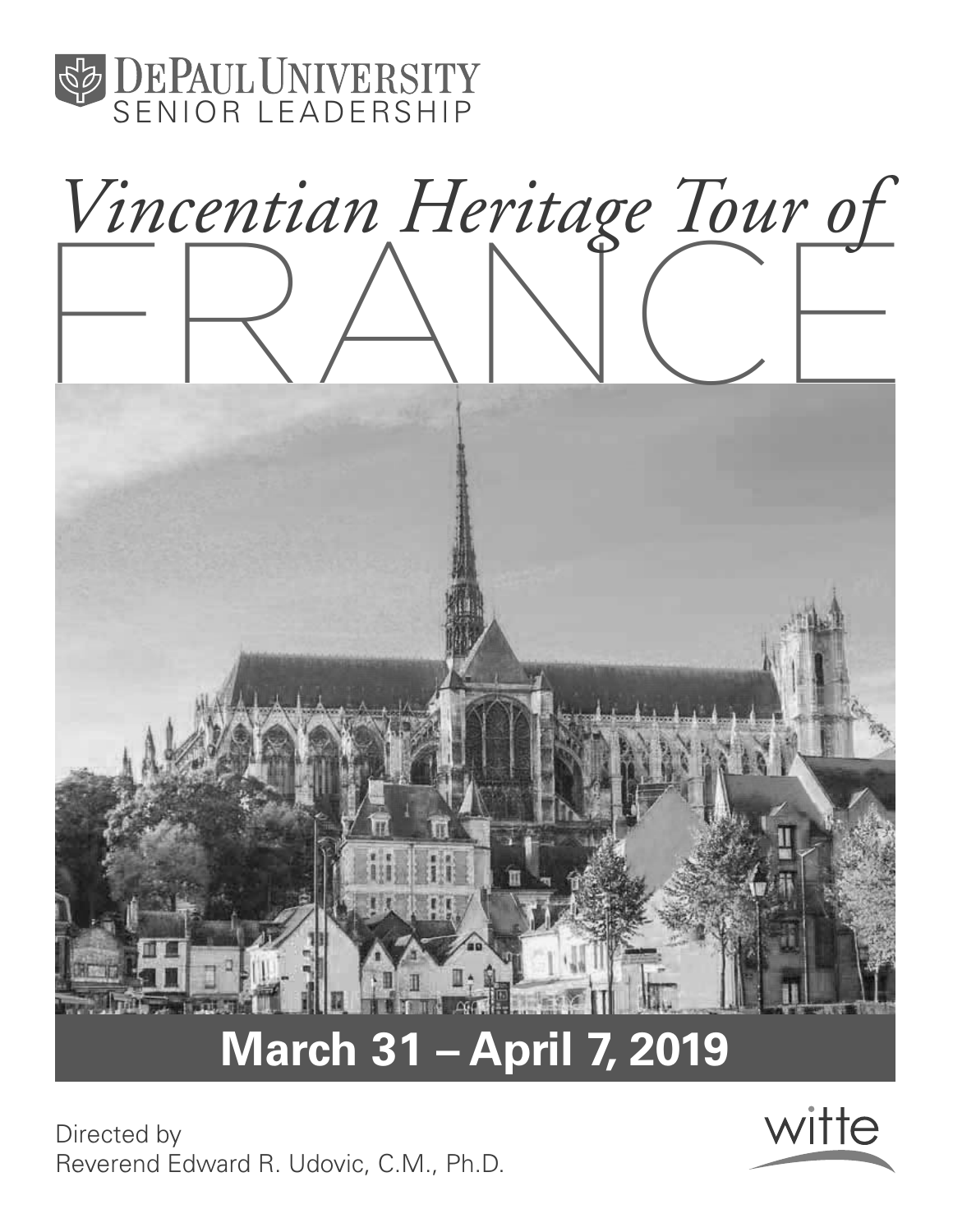





 D-IN-FLIGHT The big day has arrived! This afternoon we'll check in at Chicago O'Hare Airport for the overnight flight to Paris.

#### **01, MONDAY Paris**

 B-IN-FLIGHT L-INDEPENDENT D-RESTAURANT Bonjour! After passport control, proceed to the baggage claim area and continue to the Arrival Hall. Father Udovic and Joop Timmers, our driver/guide, will meet us here and direct us to the waiting motorcoach. We'll go directly to the hotel for early check-in. Late afternoon, Father Udovic will give an orientation tour of some of the famous landmarks followed by our 7:00 p.m. Welcome Dinner.

## **02, TUESDAY Paris**

L-RESTAURANT D- INDEPENDENT A fascinating day is in store for us as Father Udovic gives us a tour of some of the Vincentian sites in Paris. We will begin our day visiting the Vincentian motherhouse on rue de Sèvres. Highlights will include the magnificent chapel with its reliquary containing St. Vincent's remains, and the accompanying Vincentian Museum. Also included will be a visit to the nearby motherhouse of the Daughters of Charity with its famous Miraculous Medal Chapel. We will also visit the nearby Church of St. Sulpice. After our 1:00 lunch at Restaurant A la Petite Chaise, we'll visit the famous Hotel des Invalides. The evening will be free with an independent dinner.



#### **03, WEDNESDAY Folleville, Amiens, Paris**

B-HOTEL L-RESTAURANT D- INDEPENDENT A full-day excursion with Father Udovic as our guide is planned from Paris to Folleville and Amiens. The Congregation of the Mission had its origins in a sermon given by St. Vincent in the parish church at Folleville. Upon arrival at approximately 10:30 a.m., coffee and refreshments will be served, followed by our visit to the church. At 1:00 p.m. we'll have lunch at a restaurant in Amiens. Then we'll visit the Cathedral of Notre Dame at Amiens. Begun in 1220, this magnificent cathedral has an elegant nave, the highest in France. The interior has late medieval stained-glass windows and an 18th-century wroughtiron screen. Later, we'll travel through the beautiful French countryside and return to Paris.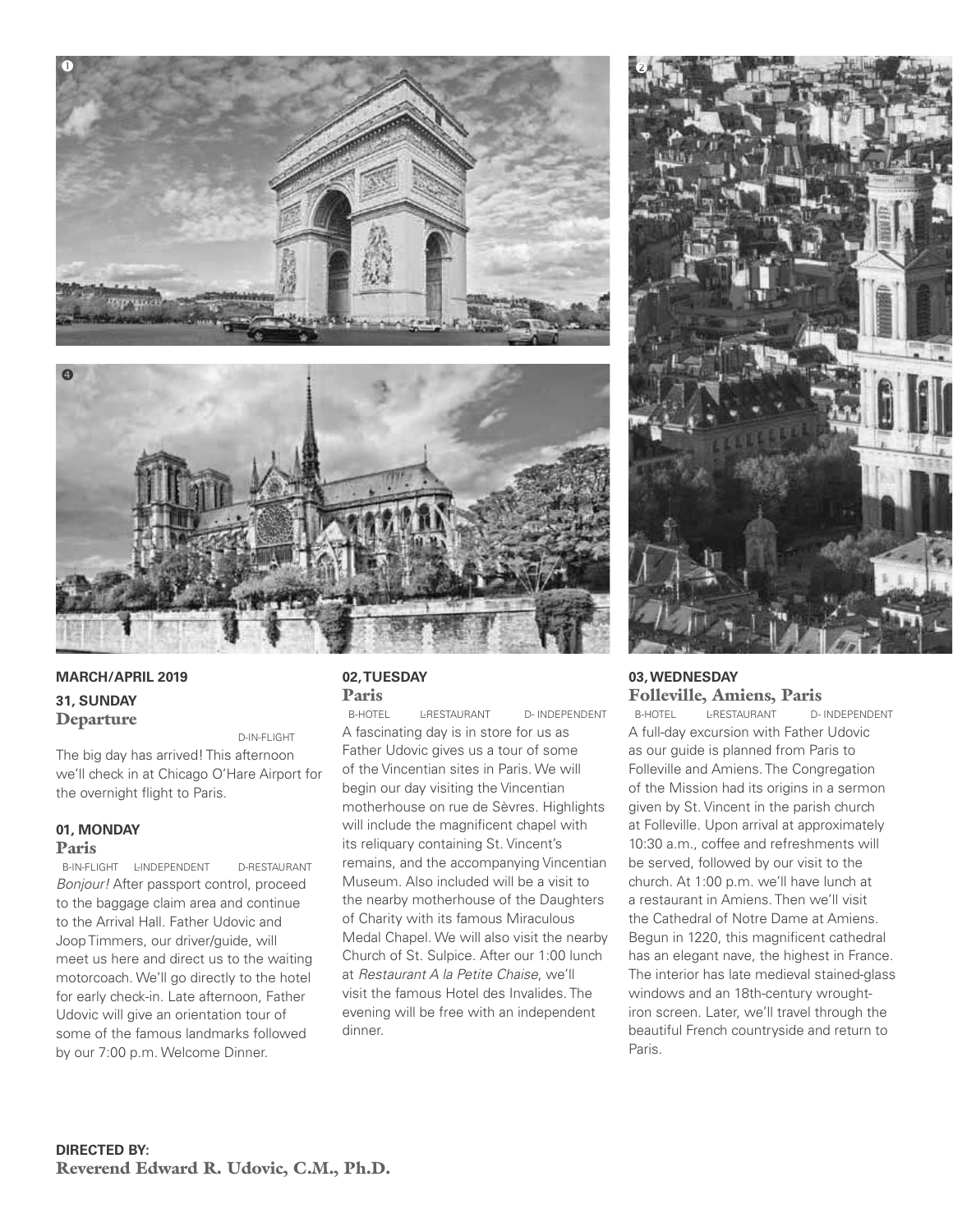

## **04, THURSDAY Joigny, Fontainebleau, Paris**<br>**B-HOTEL** LRESTAURANT D-INDEPI

B-HOTEL L-RESTAURANT D- INDEPENDENT Another wonderful full-day excursion is planned for outside of Paris. First, we'll travel south to the village of Joigny. After time to visit Vincentian sites, a delightful 1:00 p.m. lunch is planned at Le Rive Gauche. We'll double back to the palace of Fontainebleau, often visited by St. Vincent de Paul on royal business. Back in Paris, the evening is free for independent dining.





## **05, FRIDAY Paris**

L-INDEPENDENT D- INDEPENDENT This morning, with Father Udovic as our guide, the group will be introduced to some additional Vincentian sites in Paris. Among these are the churches of Ste. Marguerite and Saint-Laurent and original site of Saint Lazare. The afternoon and evening are free for independent exploration and dining.

## **06, SATURDAY Paris**

L-INDEPENDENT D- RESTUARANT The day is yours to enjoy Paris and "do your own thing." This evening we will all meet together for our 7:00 p.m. Farewell Dinner.

## **07, SUNDAY**

**Return** B-HOTEL L-IN-FLIGHT

After one last delicious French breakfast, Joop will take us to Paris-Charles de Gaulle Airport, where we'll check in for our return flight to the U.S. We're certain your DePaul Senior Leadership Vincentian Heritage Tour has been a wonderful and meaningful experience!

#### **TOUR COST:**

Round trip from Chicago based on single occupancy  $$4,625.00$  per person Division of Mission and Ministry pays 1/3 of tour cost, Department pays 1/3 of tour cost, and participant pays  $1/3$  of tour cost (\$1,541)

 $$3,735.00$  per person for spouses/guests who are sharing a room

 $O$  Arc de Triomphe, Paris d Church of St. Sulpice, Paris **3** Joigny **4** Notre Dame Cathedral, Paris g Fontainebleau Cover: Amiens Cathedral